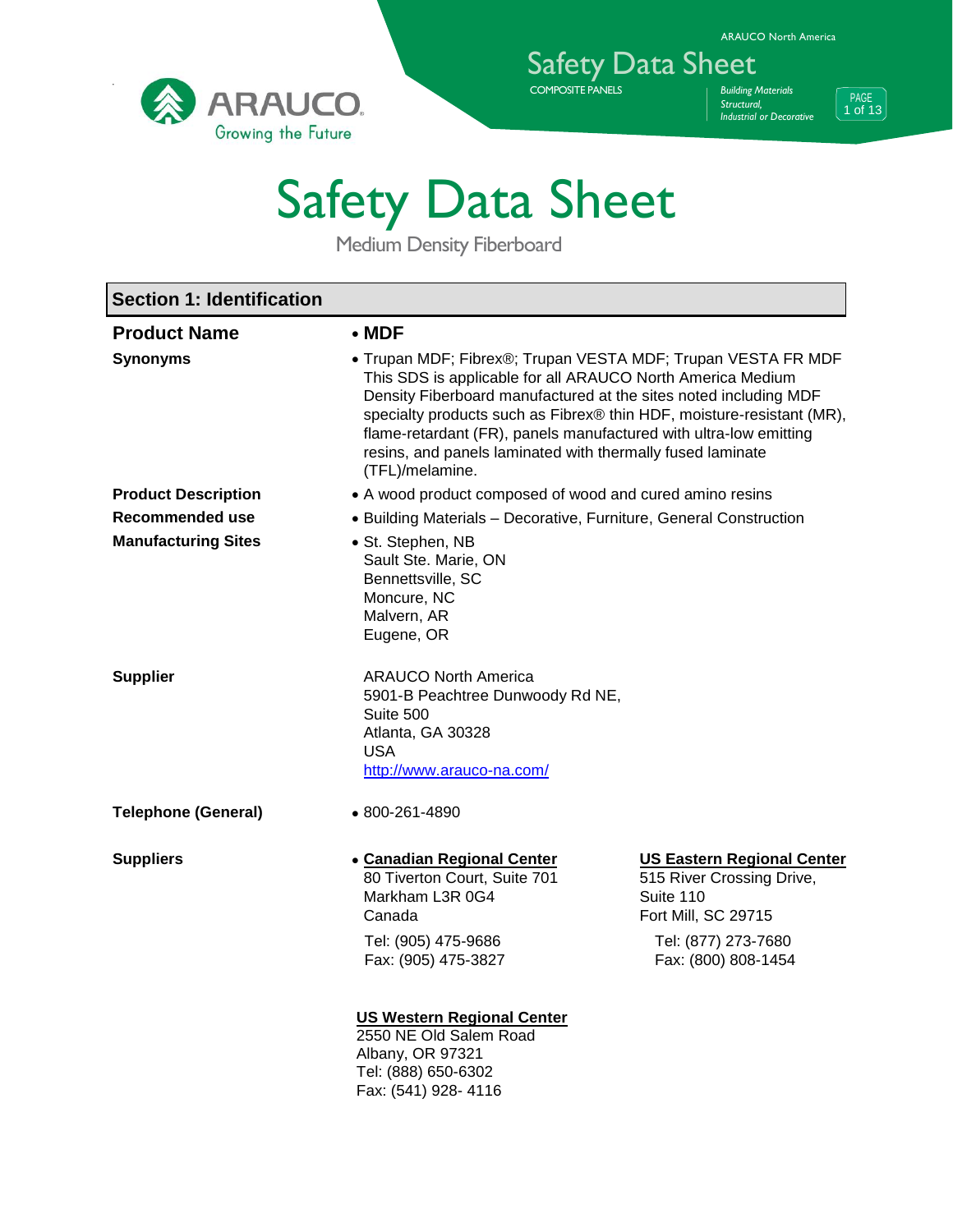

Safety Data Sheet *Structural, Industrial or Decorative*

PAGE 2 of 13

#### **Section 2: Hazard Identification**

**United States (US) According to: OSHA 29 CFR 1910.1200 HCS**

#### **Classification of the substance or mixture**

**OSHA HCS 2012** . This product is generally an article but is regulated under OSHA for the release of wood dust during mechanical operations releasing dust. The free formaldehyde levels are below OSHA reporting requirements. The classifications below are based upon wood dust.

> Skin Irritation 2 Skin Sensitization 1 Eye Mild Irritation 2B Respiratory Sensitization 1 Specific Target Organ Toxicity Single Exposure 3: Respiratory Tract Irritation Carcinogenicity 1A Combustible Dust

COMPOSITE PANELS *Building Materials*

| <b>Label elements</b>                             |                                                                                                                                                                             |
|---------------------------------------------------|-----------------------------------------------------------------------------------------------------------------------------------------------------------------------------|
| <b>OSHA HCS 2012</b>                              | <b>DANGER</b>                                                                                                                                                               |
|                                                   |                                                                                                                                                                             |
| <b>Hazard statements • Causes skin irritation</b> |                                                                                                                                                                             |
|                                                   | May cause an allergic skin reaction                                                                                                                                         |
|                                                   | Causes eye irritation                                                                                                                                                       |
|                                                   | May cause respiratory irritation<br>May cause allergy or asthma symptoms or breathing difficulties if inhaled                                                               |
|                                                   | May cause cancer via inhalation of respirable dust                                                                                                                          |
|                                                   | May form combustible dust concentrations in air.                                                                                                                            |
| <b>Precautionary</b><br><b>statements</b>         |                                                                                                                                                                             |
|                                                   | <b>Prevention •</b> Obtain special instructions before use.                                                                                                                 |
|                                                   | Do not handle until all safety precautions have been read and understood.<br>Do not breathe dust.                                                                           |
|                                                   | Contaminated work clothing should not be allowed out of the workplace.<br>In case of inadequate ventilation wear respiratory protection.<br>Wash thoroughly after handling. |
|                                                   | Do not eat, drink or smoke when using this product.<br>Use only outdoors or in a well-ventilated area.                                                                      |
|                                                   | Wear protective gloves/protective clothing/eye protection.                                                                                                                  |
|                                                   | Response • IF ON SKIN: Wash with plenty of soap and water.<br>If skin irritation or rash occurs: Get medical advice/attention.                                              |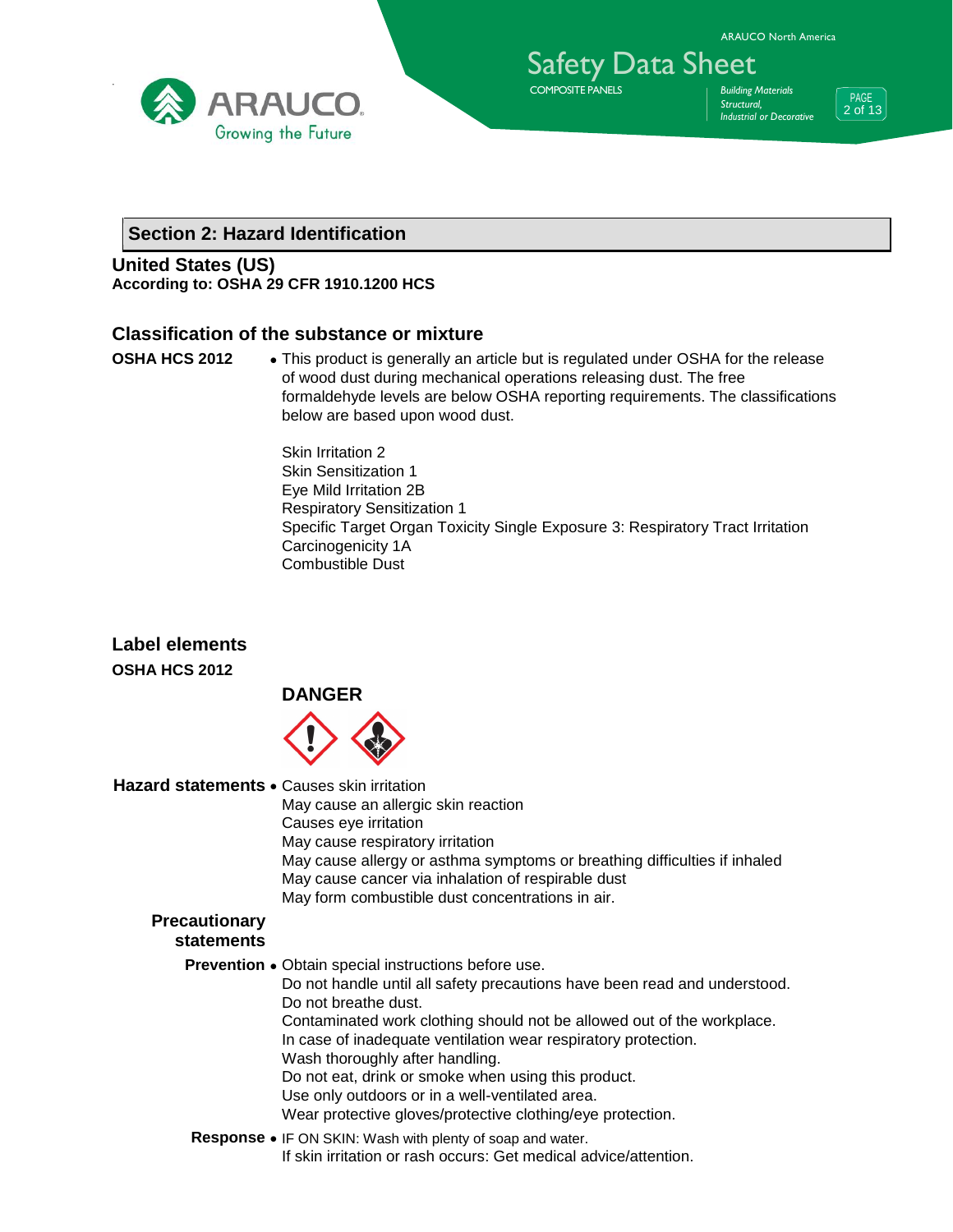ARAUCO North America



COMPOSITE PANELS *Building Materials Structural, Industrial or Decorative*

Safety Data Sheet

PAGE 3 of 13

|                                       | Take off contaminated clothing and wash it before reuse.<br>IF IN EYES: Rinse cautiously with water for several minutes. Remove contact<br>lenses, if present and easy to do. Continue rinsing.<br>If eye irritation persists: Get medical advice/attention.<br>IF INHALED: If breathing is difficult, remove victim to fresh air and keep at rest in<br>a position comfortable for breathing.<br>If experiencing respiratory symptoms: Call a POISON CENTER or<br>doctor/physician.<br>IF exposed or concerned: Get medical advice/attention. |
|---------------------------------------|------------------------------------------------------------------------------------------------------------------------------------------------------------------------------------------------------------------------------------------------------------------------------------------------------------------------------------------------------------------------------------------------------------------------------------------------------------------------------------------------------------------------------------------------|
|                                       | Storage/Disposal • Store away from water and ignition sources. It is recommended to store the<br>product in an area with relative humidity and temperature that approximates end<br>use conditions.<br>Dispose of content and/or container in accordance with local, regional, national,<br>and/or international regulations.                                                                                                                                                                                                                  |
| <b>Other hazards</b><br>OSHA HCS 2012 | • This product is not considered hazardous under the U.S. OSHA 29 CFR<br>1910.1200 Hazard Communication Standard.                                                                                                                                                                                                                                                                                                                                                                                                                              |
|                                       |                                                                                                                                                                                                                                                                                                                                                                                                                                                                                                                                                |

#### **Other information**

**NFPA**  $\bullet$  Health = 1, Flammability = 1, Reactivity = 0, Special Information = None

**HMIS**  $\bullet$  Health =  $*1$ , Flammability = 1, Reactivity = 0, PPE = E

\* Chronic Health Hazard

 $E =$  Safety glasses, gloves, and a dust respirator

#### **Section 3 - Composition/Information on Ingredients**

#### **Mixtures**

These wood products are composed of wood and cured amino resins. See Section 8 for exposure limits discussion.

Components shown below may appear in some or in various combinations in a particular MDF product. With the exception of Formaldehyde, only hazardous components above the appropriate cut-off limit are shown.

| <b>Composition</b>   |                           |               |                  |
|----------------------|---------------------------|---------------|------------------|
| <b>Chemical Name</b> | <b>Identifiers</b>        | $\frac{0}{0}$ | <b>Hazardous</b> |
| Wood fibers *        | <b>CAS: Not Available</b> | 73% TO 93%    | Yes              |
| Cured Amino Resin    | <b>CAS: Proprietary</b>   | 0% TO 17%     | No               |
| Cured Amino Resin    | <b>CAS: Proprietary</b>   | 0% TO 16.5%   | Yes              |
| Urea                 | $CAS: 57-13-6$            | 0% TO 3%      | Yes              |
| Formaldehyde         | <b>CAS: 50-00-0</b>       | $< 0.1\%$     | Yes              |

\* Wood contains trace amounts of various chemicals present in the environment which are absorbed by trees through natural growth. A comprehensive listing of species is available upon request.

All products produced at Arauco NA mills are certified to the Composite Panel Association's Eco-certified Composite (ECC) Sustainability Standard which requires adherence to the strict California Air Resources Board (CARB) Composite Wood Formaldehyde Air Toxic Control Measure (CARB ATCM 93120.12).

CALIFORNIA RESIDENTS: This product contains one or more chemicals known to the State of California to cause cancer, birth defects, or other reproductive harm.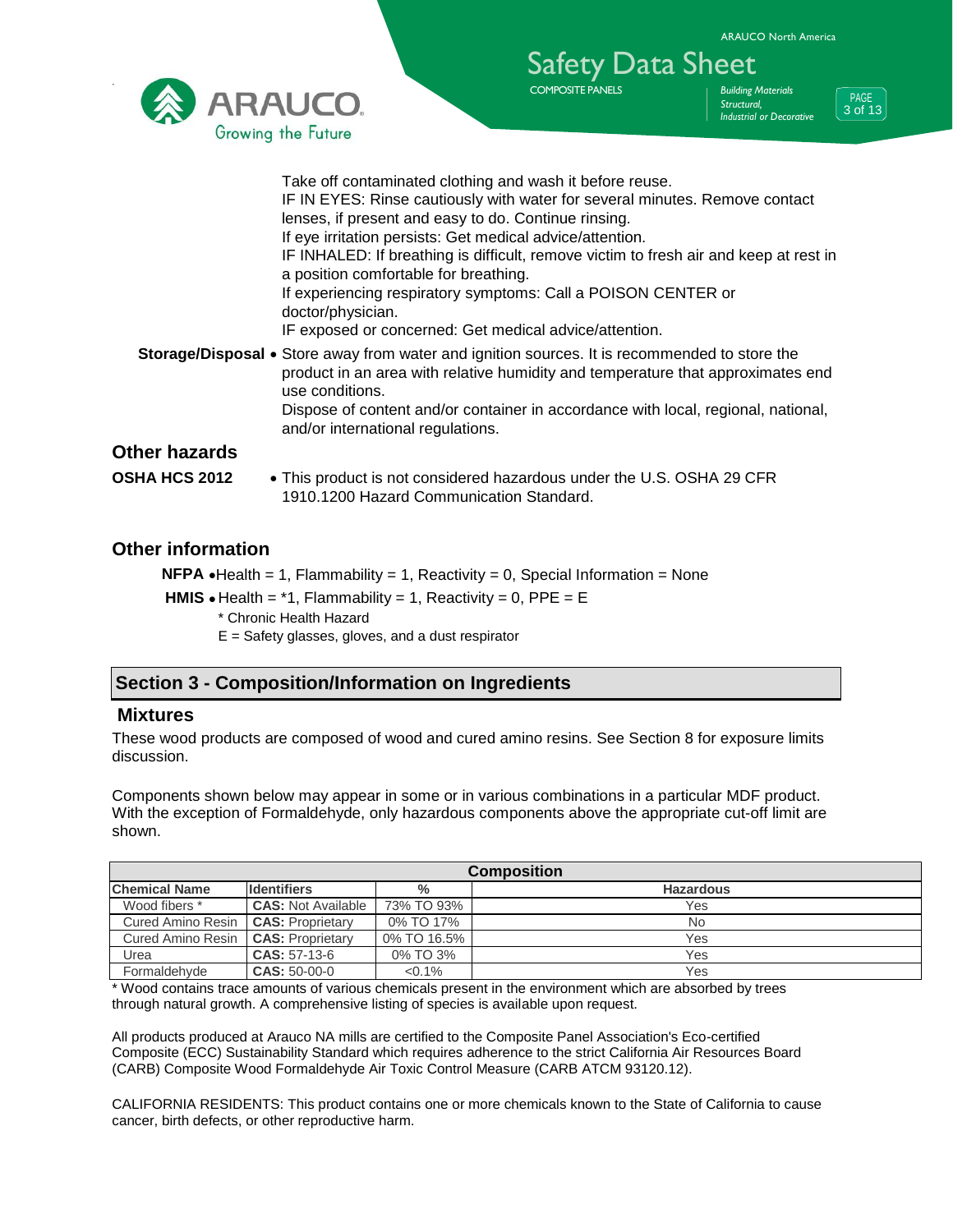

COMPOSITE PANELS *Building Materials Structural, Industrial or Decorative*

Safety Data Sheet

PAGE 4 of 13

#### **Section 4: First-Aid Measures**

#### **Description of first aid measures**

- **Inhalation** IF INHALED: If breathing is difficult, remove victim to fresh air and keep at rest in a position comfortable for breathing.
- **Skin** IF ON SKIN: Wash with plenty of soap and water. If skin irritation occurs: Get medical advice/attention. Take off contaminated clothing and wash before reuse.
- **Eye IF IN EYES: Rinse cautiously with water for several minutes. Remove contact lenses, if** present and easy to do. Continue rinsing. If eye irritation persists: Get medical advice/attention.
- **Ingestion** Health effects are not known or expected to occur under normal use. Low hazard for usual industrial or commercial handling.

#### **Most important symptoms and effects, both acute and delayed**

Refer to Section 11 - Toxicological Information.

#### **Section 5: Fire-Fighting Measures**

#### **Extinguishing media**

| рулын таманы байла                                       |                                                                                                                                                                                                                                                                                                                                                                                                                                                                       |
|----------------------------------------------------------|-----------------------------------------------------------------------------------------------------------------------------------------------------------------------------------------------------------------------------------------------------------------------------------------------------------------------------------------------------------------------------------------------------------------------------------------------------------------------|
| <b>Suitable</b><br><b>Extinguishing</b><br>Media         | • SMALL FIRES: Dry chemical, CO2, water spray or regular foam.<br>LARGE FIRE: Water spray, fog or regular foam.                                                                                                                                                                                                                                                                                                                                                       |
| <b>Unsuitable</b><br><b>Extinguishing</b><br>Media       | • No data available                                                                                                                                                                                                                                                                                                                                                                                                                                                   |
| <b>Firefighting</b><br><b>Procedures</b>                 | • No special procedures. Fire-fighting procedures for wood products are well known.                                                                                                                                                                                                                                                                                                                                                                                   |
|                                                          | Special hazards arising from the substance or mixture                                                                                                                                                                                                                                                                                                                                                                                                                 |
| and<br><b>Explosion</b><br><b>Hazards</b>                | <b>Unusual Fire •</b> MDF is not an explosion hazard. Sawing, sanding, or machining MDF could result in<br>the by-product wood dust. Wood dust may present a strong to severe explosion<br>hazard if a dust cloud contacts an ignition source.<br>• Airborne concentrations of 40 grams per cubic meter are often used as the lower<br>explosive limit (LEL) for wood dusts. OSHA interprets the explosive level as having no<br>visibility within five feet or less. |
| <b>Hazardous</b><br><b>Combustion</b><br><b>Products</b> | • Burning of MDF can result in carbon dioxide, carbon monoxide, oxides of nitrogen,<br>aldehydes, cyanides and other hazardous gases and particles.                                                                                                                                                                                                                                                                                                                   |

#### **Section 6 - Accidental Release Measures**

#### **Personal precautions, protective equipment and emergency procedures**

| Personal<br><b>Precautions</b>        | • Do not breathe dust.                                                                                                  |
|---------------------------------------|-------------------------------------------------------------------------------------------------------------------------|
| <b>Emergency</b><br><b>Procedures</b> | • No emergency procedures are expected to be necessary if material is used under<br>ordinary conditions as recommended. |
| Faidreamachtal meacoilleac            |                                                                                                                         |

#### **Environmental precautions**

• No known significant environmental effects.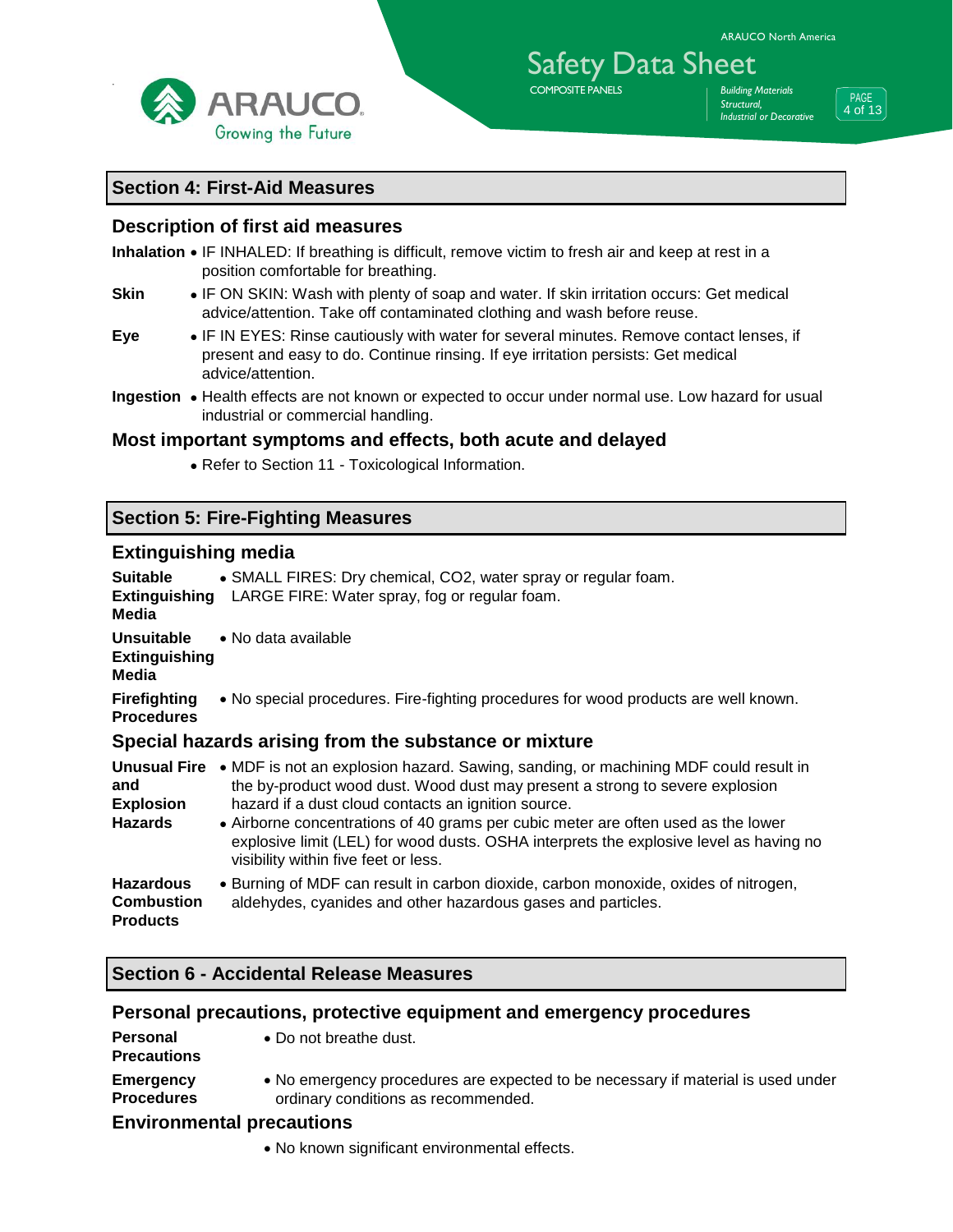

Safety Data Sheet COMPOSITE PANELS *Building Materials Structural, Industrial or Decorative*

PAGE 5 of 13

#### **Methods and material for containment and cleaning up**

**Containment/Clean- •** Not applicable for product in purchased form. Dust generated from sawing, **up Measures** sanding, drilling or routing this product may be vacuumed or shoveled for recovery or disposal. Wood dust clean-up and disposal activities should be accomplished in a manner to minimize creation of airborne dust.

#### **Section 7 - Handling and Storage**

#### **Precautions for safe handling**

**Handling** • No special precautions for handling product. Use good safety and industrial hygiene practices. Minimize dust generation and accumulation. Routine housekeeping should be instituted to ensure that dusts do not accumulate on surfaces.

#### **Conditions for safe storage, including any incompatibilities**

**Storage • Avoid storage where exposure to water could occur or near a source of ignition.** It is recommended to store the product in an area with relative humidity and temperature that approximates end use conditions. Keep away from sources of ignition - No Smoking.

**Incompatible Materials or Ignition Sources** • Keep away from ignition sources.

#### **Section 8 - Exposure Controls/Personal Protection**

#### **Control parameters**

**Exposure Limits/Guidelines . No data available.** 

|                             |        |                                                              | <b>Exposure Limits/Guidelines</b>                     |                                                                              |
|-----------------------------|--------|--------------------------------------------------------------|-------------------------------------------------------|------------------------------------------------------------------------------|
|                             | Result | <b>ACGIH</b>                                                 | <b>NIOSH</b>                                          | <b>OSHA</b>                                                                  |
| Wood dust                   |        | 1 mg/m3 TWA<br>TWAs as Wood dust, all soft and hard<br>woods | mg/m3 TWA<br>as Wood dust, all soft and hard<br>woods | 15 mg/m3, total dust (5 mg/m3, respirable<br>fraction)<br>(as nuisance dust) |
| Formaldehyde<br>$(50-00-0)$ |        | TWAs 0.3 ppm STEL                                            | $0.016$ ppm TWA                                       | $0.75$ ppm TWA                                                               |

#### **Exposure controls**

**Engineering Measures/Controls**  Adequate ventilation systems as needed to control concentrations of airborne contaminants below applicable threshold limit values. Due to the explosive potential of wood dust when suspended in air, precautions should be taken during sanding, sawing or machining of wood products to prevent sparks or other ignition sources in ventilation equipment. Use of totally enclosed motors is recommended.

**Personal Protective Equipment**

**Pictograms**



**Respiratory** • Use of a NIOSH/MSHA approved dust respirator is recommended where airborne dust levels exceed appropriate PELs and TLVs.

**Eye/Face** • Wear safety glasses.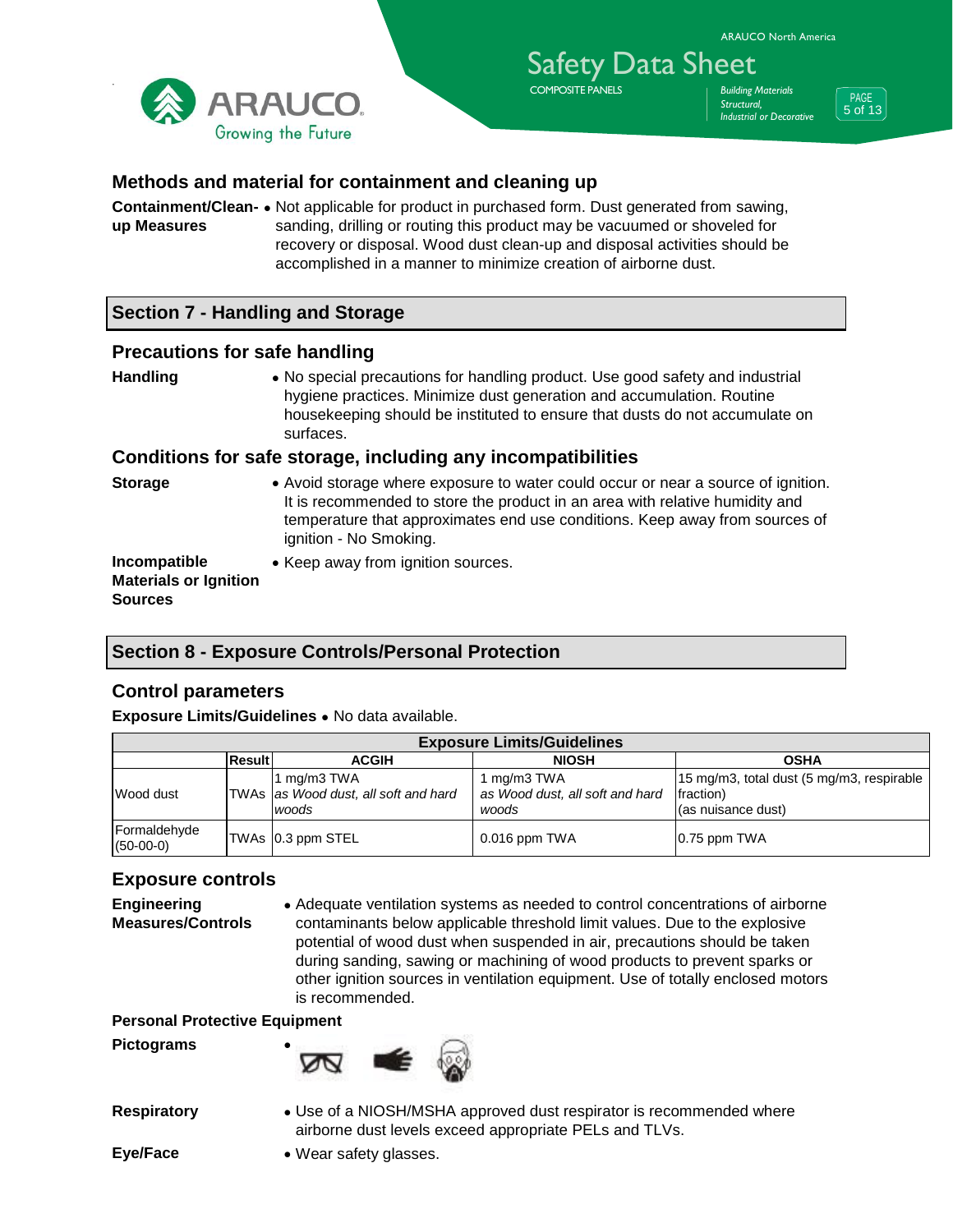

COMPOSITE PANELS *Building Materials Structural, Industrial or Decorative*

**Safety Data Sheet** 



Hands **Interprotective gloves** - Rubberized cloth, canvas or leather gloves. **Skin/Body** • Wear long sleeves and/or protective coveralls. OSHA regulations. No data available

#### **Section 9 - Physical and Chemical Properties**

#### **Information on Physical and Chemical Properties**

| <b>Material Description</b>          |                                                                                                                      |                             |                      |
|--------------------------------------|----------------------------------------------------------------------------------------------------------------------|-----------------------------|----------------------|
| <b>Physical Form</b>                 | Solid<br>A panel product manufactured<br>from wood fibers bonded with<br>synthetic resins or other<br>bonding system | Appearance/Description      | MDF panel.           |
| Color                                | Straw yellow (light brown)                                                                                           | Odor                        | No distinctive odor. |
| <b>Taste</b>                         | No data available.                                                                                                   | Odor Threshold              | Not relevant         |
| <b>General Properties</b>            |                                                                                                                      |                             |                      |
| <b>Boiling Point</b>                 | Not relevant                                                                                                         | <b>Melting Point</b>        | Not relevant         |
| Decomposition Temperature            | No data available                                                                                                    | рH                          | Not relevant         |
| Specific Gravity/Relative<br>Density | Not relevant                                                                                                         | Density                     | No data available    |
| <b>Bulk Density</b>                  | No data available                                                                                                    | <b>Water Solubility</b>     | Insoluble            |
| <b>Viscosity</b>                     | No data available                                                                                                    | <b>Explosive Properties</b> | No data available    |
| <b>Oxidizing Properties:</b>         | No data available                                                                                                    |                             |                      |
| <b>Volatility</b>                    |                                                                                                                      |                             |                      |
| Vapor Pressure                       | Not relevant                                                                                                         | Vapor Density               | No data available    |
| <b>Evaporation Rate</b>              | Not relevant                                                                                                         | VOC (Vol.)                  | $0\%$                |
| Flammability                         |                                                                                                                      |                             |                      |
| <b>Flash Point</b>                   | Not relevant                                                                                                         | UEL                         | Not relevant         |
| LEL                                  | Not relevant                                                                                                         | <b>Burning Time</b>         | No data available    |
| Autoignition                         | 425 to 475 F(218.3 to 246.1 C) Flammability (solid, gas)                                                             |                             | No data available    |

#### **Section 10: Stability and Reactivity**

#### **Reactivity**

The product is stable.

#### **Chemical stability**

- Stable
- **Possibility of hazardous reactions**
- Hazardous polymerization not indicated. Hazardous polymerization will not occur.

#### **Conditions to avoid**

Exposure to water, ignition source, high relative humidity and high temperature.

#### **Incompatible materials**

- **General Industrial Hygiene Considerations Environmental Exposure Controls**
- Practice good housekeeping and avoid creating/breathing dust. Do not allow dust to collect. Maintain, clean, and fit test respirators in accordance with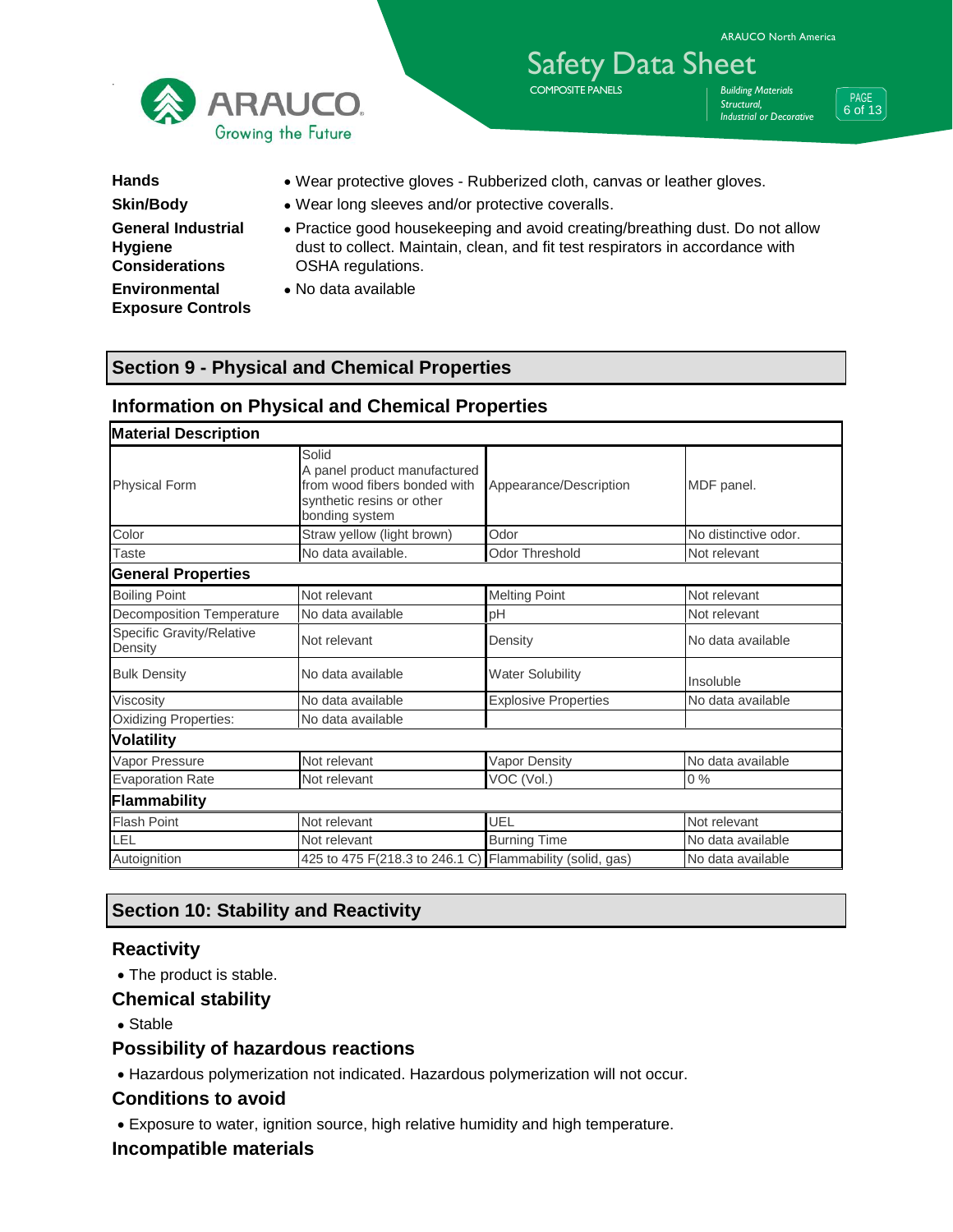



Safety Data Sheet<br> **COMPOSITE PANELS** *Structural, Industrial or Decorative*

PAGE 7 of 13

• Incompatible Materials: Acids (strong), Oxidizers (strong)

#### **Hazardous decomposition products**

 Hazardous decomposition may occur. Thermal and/or thermal oxidative decomposition can produce irritating and toxic fumes and gases, generating carbon oxides, nitrogen oxides, HCN, aldehydes and organic acids.

COMPOSITE PANELS *Building Materials*

Not applicable for product in purchased form. Individual component information

#### **Section 11 - Toxicological Information**

#### **Information on toxicological effects**

**Other Material** 

| <b>Information</b>          |             | is provided below if available.                                                                                                                                                                                                                                                                                                                                                                                                                                                                                                                                                                                                                                                                                                                                                                                                                                                                                                                                                                                                                                                                                                                                                                                           |
|-----------------------------|-------------|---------------------------------------------------------------------------------------------------------------------------------------------------------------------------------------------------------------------------------------------------------------------------------------------------------------------------------------------------------------------------------------------------------------------------------------------------------------------------------------------------------------------------------------------------------------------------------------------------------------------------------------------------------------------------------------------------------------------------------------------------------------------------------------------------------------------------------------------------------------------------------------------------------------------------------------------------------------------------------------------------------------------------------------------------------------------------------------------------------------------------------------------------------------------------------------------------------------------------|
| <b>Components</b>           |             |                                                                                                                                                                                                                                                                                                                                                                                                                                                                                                                                                                                                                                                                                                                                                                                                                                                                                                                                                                                                                                                                                                                                                                                                                           |
| <b>Cured Amino</b><br>Resin | Proprietary | Acute Toxicity: Ingestion/Oral-Rat LD50 · 8394 mg/kg; Inhalation-Rat LC50 ·<br>$>167$ mg/m <sup>3</sup> 4 Hour(s);<br>Irritation: Eye-Rabbit • 100 µL 24 Hour(s) • Severe irritation; Skin-Rabbit • 500<br>mg 24 Hour(s) • Severe irritation                                                                                                                                                                                                                                                                                                                                                                                                                                                                                                                                                                                                                                                                                                                                                                                                                                                                                                                                                                              |
| Urea                        | $57-13-6$   | Acute Toxicity: Ingestion/Oral-Rat LD50 · 8471 mg/kg; Ingestion/Oral-Rat TDLo ·<br>750 mg/kg; Kidney, Ureter, and Bladder: Urine volume increased; Nutritional and<br>Gross Metabolic: Changes in Chemistry or Temperature: Na; Nutritional and Gross<br>Metabolic: Changes in Chemistry or Temperature: K;<br>Irritation: Skin-Human · 20 % 24 Hour(s) · Moderate irritation;<br>Multi-dose Toxicity: Inhalation-Rat TCLo · 288 mg/m <sup>3</sup> 17 Week(s)-Intermittent;<br>Kidney, Ureter, and Bladder. Other changes in urine composition; Blood: Other<br>changes: Nutritional and Gross Metabolic: Changes in Chemistry or Temperature: CI:<br>Tumorigen / Carcinogen: Ingestion/Oral-Rat TDLo · 821 g/kg 1 Year(s)-Continuous;<br>Tumorigenic: Neoplastic by RTECS criteria; Blood: Tumors; Blood: Lymphoma,<br>including Hodgkin's disease                                                                                                                                                                                                                                                                                                                                                                       |
| Formaldehyde                | $50-00-0$   | Acute Toxicity: Ingestion/Oral-Rat LD50 · 100 mg/kg; Inhalation-Rat LC50 ·<br>203 mg/m <sup>3</sup> ; Peripheral Nerve and Sensation: Spastic paralysis with or without<br>sensory change; Behavioral: Convulsions or effect on seizure threshold;<br>Behavioral:Excitement:<br>Irritation: Eye-Rabbit • 750 µg 24 Hour(s) • Severe irritation; Skin-Rabbit • 2 mg<br>24 Hour(s) · Severe irritation;<br>Multi-dose Toxicity: Ingestion/Oral-Rat TDLo · 500 mg/kg 20 Day(s)-<br>Intermittent; Biochemical: Enzyme inhibition, induction, or change in blood or<br>tissue levels: Transaminases; Inhalation-Mouse TCLo · 400 ppb 12 Week(s)-<br>Intermittent; Lungs, Thorax, or Respiration: Other changes; Endocrine: Changes<br>in spleen weight; Biochemical:Metabolism (intermediary): Other proteins;<br>Mutagen: Micronucleus test · Inhalation-Human · 2 ppm 15<br>Minute(s); Micronucleus test • Inhalation-Human • 0.1 ppm 8 Hour(s);<br>Reproductive: Inhalation-Rat TCLo . 12 µg/m <sup>3</sup> 24 Hour(s)(15D pre/1-22D preg);<br>Reproductive Effects: Effects on Newborn: Growth statistics (e.g., reduced<br>weight gain); Reproductive Effects: Effects on Newborn: Other postnatal<br>measures or effects |

| <b>GHS Properties</b>          | <b>Classification</b>                                                      |
|--------------------------------|----------------------------------------------------------------------------|
| Acute toxicity                 | OSHA HCS 2012. Acute Toxicity - Data lacking (Oral, dermal,<br>inhalation) |
| <b>Aspiration Hazard</b>       | OSHA HCS 2012-Data lacking                                                 |
| Carcinogenicity                | OSHA HCS 2012 Carcinogenicity 1A                                           |
| <b>Germ Cell Mutagenicity</b>  | OSHA HCS 2012. Data lacking                                                |
| <b>GHS Properties (cont'd)</b> | <b>Classification</b>                                                      |
| Skin corrosion/Irritation      | OSHA HCS 2012·Skin Irritation 2                                            |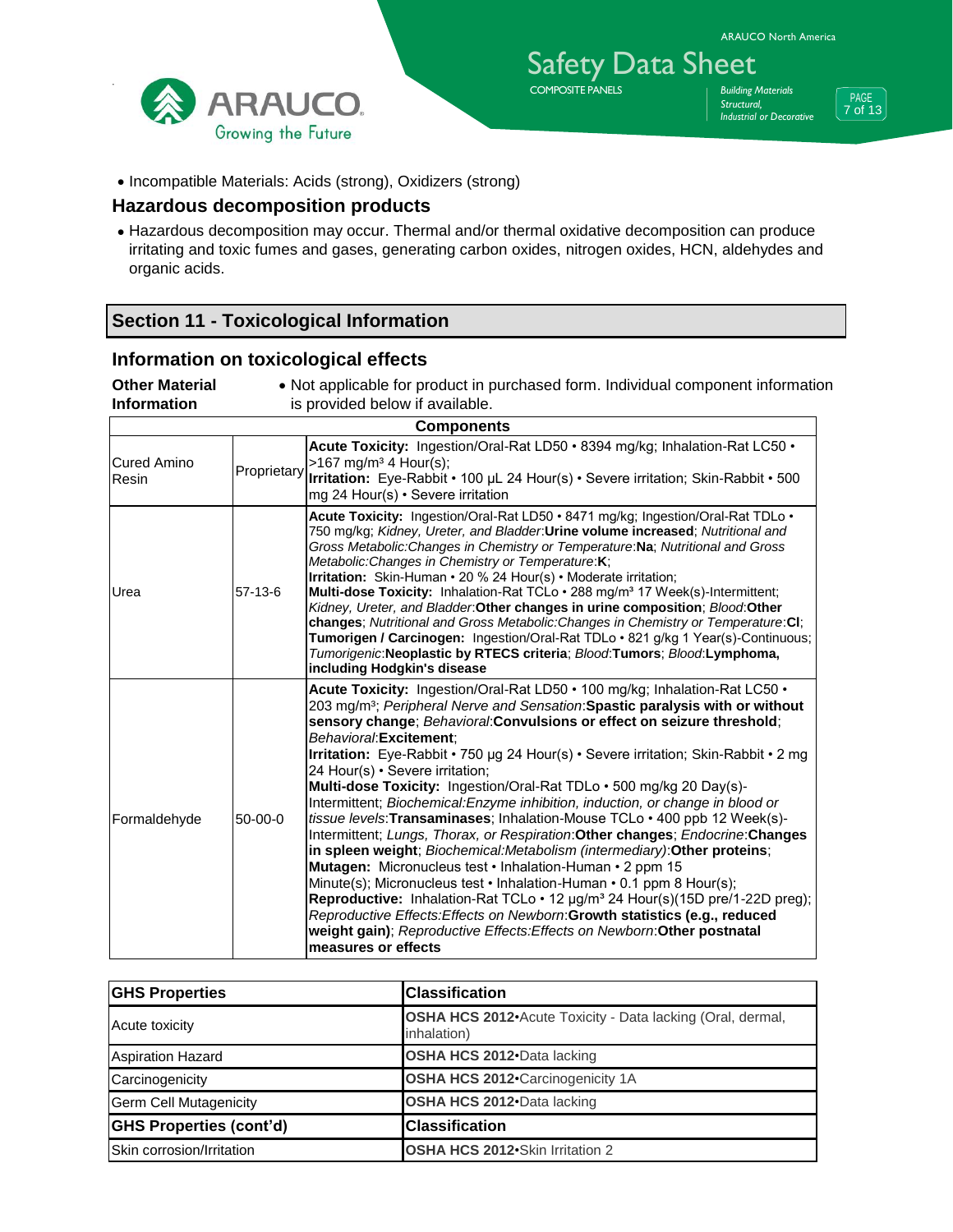

COMPOSITE PANELS *Building Materials*

*Structural, Industrial or Decorative* PAGE 8 of 13

| Skin sensitization            | OSHA HCS 2012 Skin Sensitizer 1                                                                 |
|-------------------------------|-------------------------------------------------------------------------------------------------|
| ISTOT-RE                      | OSHA HCS 2012 Specific Target Organ Toxicity Repeated<br>Exposure 2                             |
| STOT-SE                       | OSHA HCS 2012 Specific Target Organ Toxicity Single<br>Exposure 3: Respiratory Tract Irritation |
| Toxicity for Reproduction     | OSHA HCS 2012. Data lacking                                                                     |
| Respiratory sensitization     | OSHA HCS 2012·Respiratory Sensitizer 1                                                          |
| Serious eye damage/Irritation | <b>OSHA HCS 2012</b> Eye Mild Irritation 2B                                                     |

Target Organs . Skin/Dermal, Lungs, Respiratory System

| Route(s) of<br>entry/exposure                             | • Inhalation, Skin, Eye                                      |
|-----------------------------------------------------------|--------------------------------------------------------------|
| Medical<br>Conditions<br>Aggravated by<br><b>Exposure</b> | • Dusts may aggravate asthma or other respiratory disorders. |

#### **Potential Health Effects**

No adverse health effects expected if the product is handled in accordance with this Safety Data Sheet and the product label. Symptoms or effects that may arise if the product is mishandled and overexposure occurs include:

#### **Inhalation**

| 11 11 14 14 1 1 1 1 1               |                                                                                                                                                                                                                                                                                                                                                                                                                                                                                                                          |
|-------------------------------------|--------------------------------------------------------------------------------------------------------------------------------------------------------------------------------------------------------------------------------------------------------------------------------------------------------------------------------------------------------------------------------------------------------------------------------------------------------------------------------------------------------------------------|
| Acute<br>(Immediate)                | • May cause respiratory irritation.                                                                                                                                                                                                                                                                                                                                                                                                                                                                                      |
| <b>Chronic</b><br>(Delayed)<br>Skin | • Repeated and prolonged exposure may cause cancer. Repeated and prolonged<br>exposure may cause sensitization of the respiratory system.                                                                                                                                                                                                                                                                                                                                                                                |
| Acute<br>(Immediate)                | • May cause irritation.                                                                                                                                                                                                                                                                                                                                                                                                                                                                                                  |
| <b>Chronic</b><br>(Delayed)         | • Repeated and prolonged exposure may cause sensitization.                                                                                                                                                                                                                                                                                                                                                                                                                                                               |
| <b>Eye</b>                          |                                                                                                                                                                                                                                                                                                                                                                                                                                                                                                                          |
| Acute<br>(Immediate)                | • May cause irritation.                                                                                                                                                                                                                                                                                                                                                                                                                                                                                                  |
| <b>Chronic</b><br>(Delayed)         | • No data available.                                                                                                                                                                                                                                                                                                                                                                                                                                                                                                     |
| Ingestion                           |                                                                                                                                                                                                                                                                                                                                                                                                                                                                                                                          |
| Acute<br>(Immediate)                | • Under normal conditions of use, no health effects are expected.                                                                                                                                                                                                                                                                                                                                                                                                                                                        |
| Chronic<br>(Delayed)                | • Under normal conditions of use, no health effects are expected.                                                                                                                                                                                                                                                                                                                                                                                                                                                        |
| <b>Effects</b>                      | <b>Carcinogenic •</b> Wood dust is listed by NTP known to be a Human Carcinogen (10th Report), IARC<br>Monographs: Wood dust, Group 1 - IARC Group 1: Carcinogenic to humans;<br>sufficient evidence of carcinogenicity. This classification is primarily based on<br>studies showing an association between occupational exposure to wood dust and<br>adenocarcinoma of the nasal cavities and paranasal sinuses. IARC did not find<br>sufficient evidence of an association between occupational exposure to wood dust |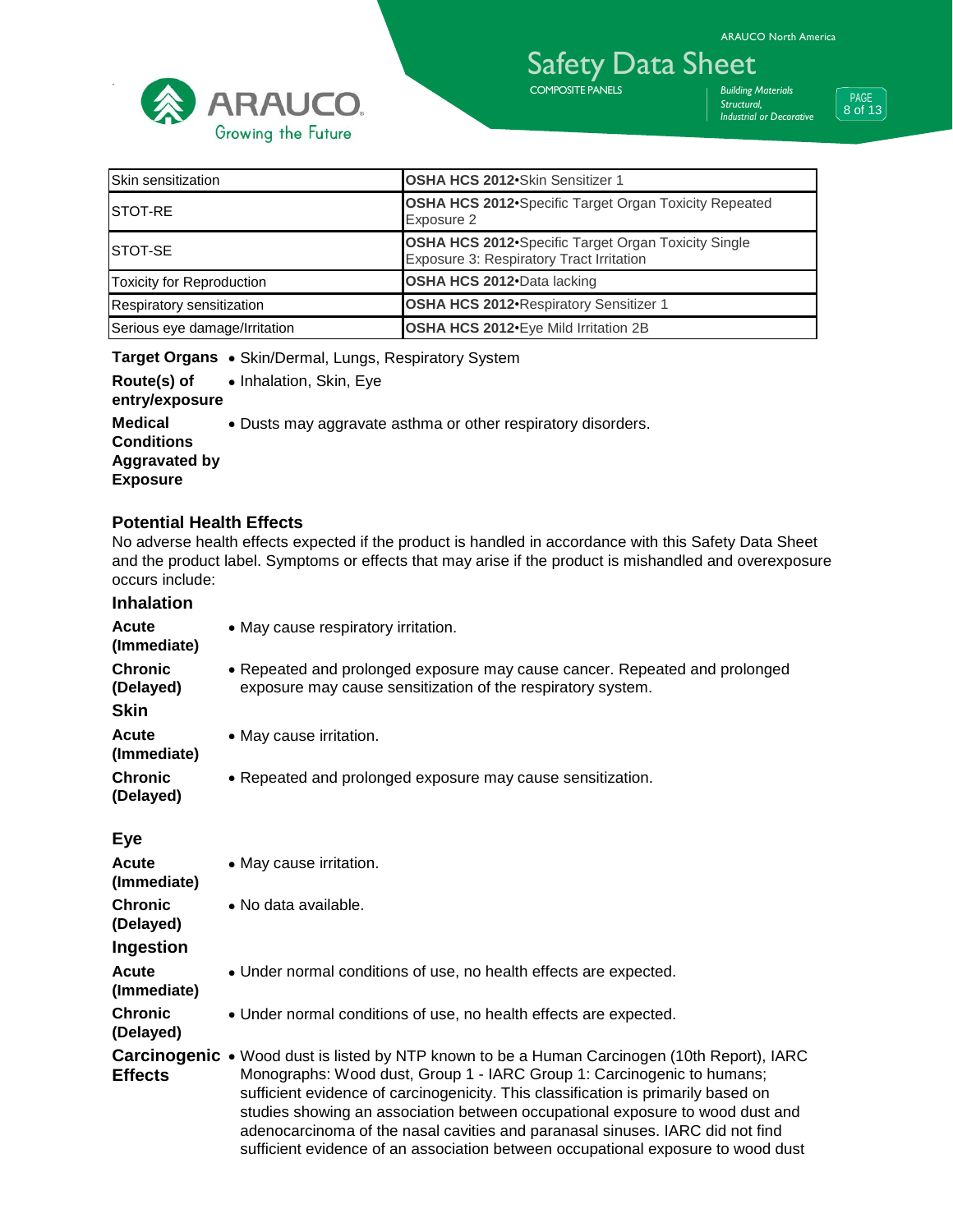

Safety Data Sheet COMPOSITE PANELS *Building Materials*

*Structural,*

*Industrial or Decorative*

#### PAGE 9 of 13

#### and cancers of the hypopharynx, oropharynx, lymphatic and hematopoietic systems, lungs, stomach, colon or rectum.

| <b>Carcinogenic Effects</b>                                                             |         |                                      |                      |                        |
|-----------------------------------------------------------------------------------------|---------|--------------------------------------|----------------------|------------------------|
|                                                                                         | CAS     | OSHA                                 | <b>IARC</b>          | <b>NTP</b>             |
| Wood dust as Wood<br>wood dust as wood<br>dust, all soft and hard<br>Available<br>woods |         | Not Listed                           | Group 1-Carcinogenic | Known Human Carcinogen |
| Formaldehyde                                                                            | 50-00-0 | Specifically Regulated<br>Carcinogen | Group 1-Carcinogenic | Known Human Carcinogen |

#### **Section 12 - Ecological Information**

#### **Toxicity**

 No information available at this time. As with all foreign substances do not allow to enter the storm drainage systems. These wood products are not expected to pose an ecological hazard as a result of their intended use.

#### **Persistence and degradability**

No data available

#### **Bioaccumulative potential**

No data available

#### **Mobility in Soil**

No data available

#### **Section 13 - Disposal Considerations**

#### **Waste treatment methods**

- **Product waste** Burn in a municipal incinerator. Dispose of in an approved landfill. Dispose of content and/or container in accordance with local, regional, national, and/or international regulations.
- **Packaging**  No data available.

**waste**

### **Section 14 - Transport Information**

| $\sim$     |                      |                                      |                                         |                         |                                 |
|------------|----------------------|--------------------------------------|-----------------------------------------|-------------------------|---------------------------------|
|            | UN<br>number         | <b>UN proper</b><br>shipping<br>name | <b>Transport</b><br>hazard<br>class(es) | <b>Packing</b><br>group | <b>Environmental</b><br>hazards |
| <b>DOT</b> | No Data<br>Available | No Data<br>Available                 | No Data Available                       | No Data<br>Available    | No Data Available               |
| <b>TDG</b> | No Data<br>Available | No Data<br>Available                 | No Data Available                       | No Data<br>Available    | No Data Available               |

#### **Special precautions for user No special precautions. (a) No special precautions.**

**Transport in bulk according to Annex II of MARPOL 73/78 and • No data available the IBC Code**

**Other information**

**DOT** • Not regulated as a hazardous material.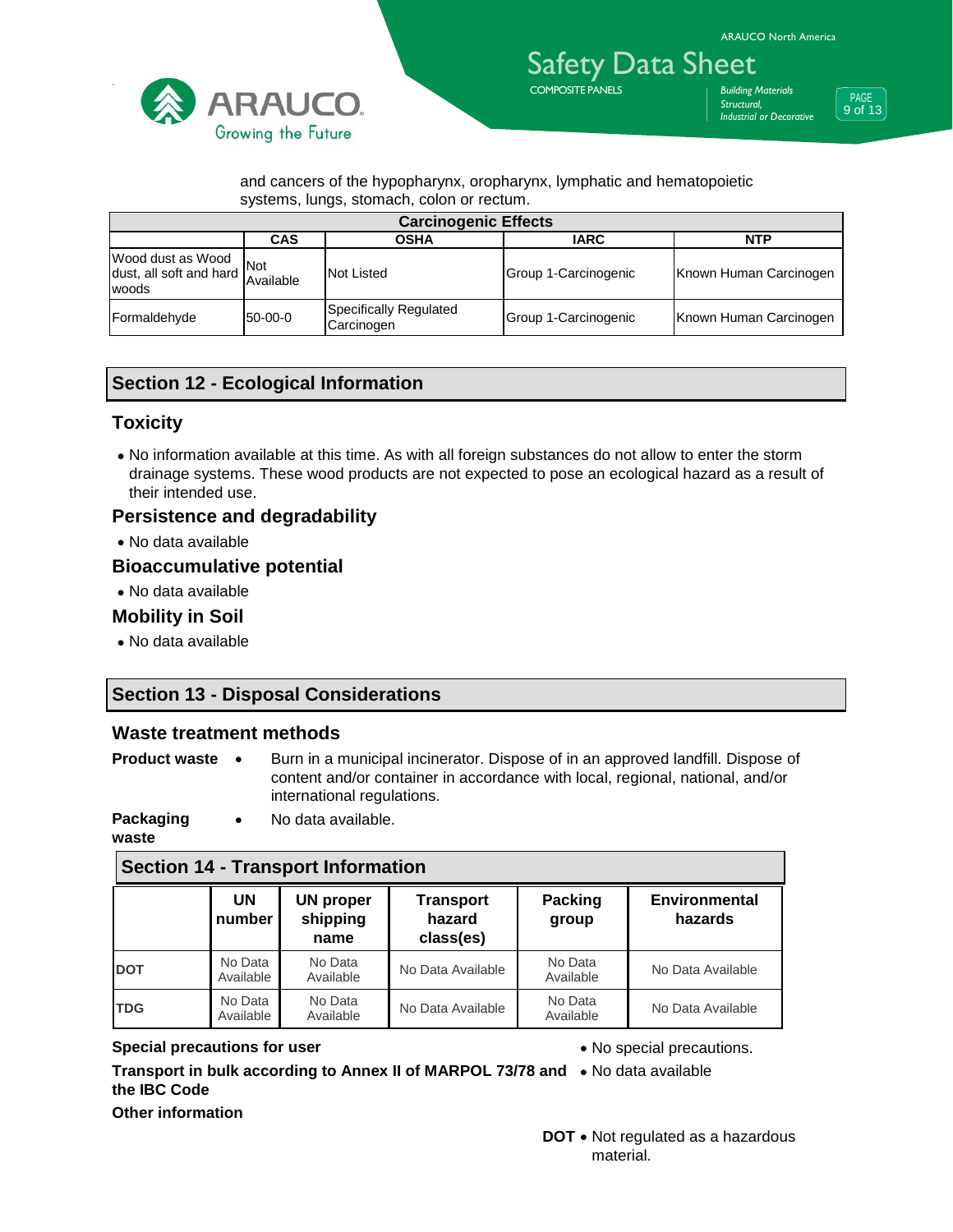

TDG • Not regulated as a dangerous good.

#### **Section 15 - Regulatory Information**

### **Safety, health and environmental regulations/legislation specific for the mixture**

**SARA Hazard Classifications CLASS CONSTRANT CONSTRANT OF ACUTE, Chronic** 

| Inventory                                                                                            |                                                                      |                                                                                   |                                 |                                                        |                                                                                          |  |  |
|------------------------------------------------------------------------------------------------------|----------------------------------------------------------------------|-----------------------------------------------------------------------------------|---------------------------------|--------------------------------------------------------|------------------------------------------------------------------------------------------|--|--|
| <b>Component</b>                                                                                     | CAS                                                                  | <b>Canada DSL</b>                                                                 |                                 |                                                        | <b>TSCA</b>                                                                              |  |  |
| <b>MDF TERRA</b>                                                                                     | Not Applicable                                                       | Not listed. All components are on the Canada<br>DSL or are excluded from listing. |                                 |                                                        | Not listed. All components are on the<br>TSCA inventory or are excluded from<br>listing. |  |  |
| Canada                                                                                               |                                                                      |                                                                                   |                                 |                                                        |                                                                                          |  |  |
| Labor<br><b>Canada - WHMIS - Classifications of Substances</b>                                       |                                                                      |                                                                                   |                                 |                                                        |                                                                                          |  |  |
| •MDF and ingredients (unless listed below)                                                           |                                                                      |                                                                                   | N/A                             |                                                        | Not listed or below de<br>minimis reporting quantities<br>A, B1, D1A, D2A, D2B; B3,      |  |  |
| •Formaldehyde                                                                                        |                                                                      |                                                                                   | $50 - 00 - 0$                   |                                                        | D1A, D2A, D2B, E<br>(regulated under Formol)                                             |  |  |
| Canada - WHMIS - Ingredient Disclosure List                                                          |                                                                      |                                                                                   |                                 |                                                        |                                                                                          |  |  |
| • MDF and ingredients (unless listed below)                                                          |                                                                      |                                                                                   | N/A                             |                                                        | Not listed or below de<br>minimis reporting quantities                                   |  |  |
| •Formaldehyde                                                                                        |                                                                      |                                                                                   | $50 - 00 - 0$                   | 0.1% (concentration in<br>product is below de minimis) |                                                                                          |  |  |
| <b>United States</b>                                                                                 |                                                                      |                                                                                   |                                 |                                                        |                                                                                          |  |  |
| Labor                                                                                                |                                                                      |                                                                                   |                                 |                                                        |                                                                                          |  |  |
| • MDF and ingredients (unless listed below)<br>•Formaldehyde                                         | U.S. - OSHA - Process Safety Management - Highly Hazardous Chemicals | N/A<br>$50 - 00 - 0$                                                              | <b>Not Listed</b><br>1000 lb TQ |                                                        |                                                                                          |  |  |
| <b>Environment</b>                                                                                   |                                                                      |                                                                                   |                                 |                                                        |                                                                                          |  |  |
| • MDF and ingredients (unless listed below)                                                          |                                                                      | U.S. - CERCLA/SARA - Hazardous Substances and their Reportable Quantities         | N/A                             |                                                        | <b>Not Listed</b>                                                                        |  |  |
| •Formaldehyde                                                                                        |                                                                      |                                                                                   | $50 - 00 - 0$                   | RQ.                                                    | 100 lb final RQ; 45.4 kg final                                                           |  |  |
|                                                                                                      |                                                                      | U.S. - CERCLA/SARA - Section 304 Extremely Hazardous Substances EPCRA RQs         |                                 |                                                        |                                                                                          |  |  |
| • MDF and ingredients (unless listed below)<br>•Formaldehyde                                         |                                                                      |                                                                                   | N/A<br>$50 - 00 - 0$            |                                                        | Not Listed<br>100 lb EPCRA RQ                                                            |  |  |
|                                                                                                      |                                                                      | U.S. - CERCLA/SARA - Section 302 Extremely Hazardous Substances EPCRA TPQs        |                                 |                                                        |                                                                                          |  |  |
| • MDF and ingredients (unless listed below)<br>•Formaldehyde                                         |                                                                      |                                                                                   | N/A<br>$50 - 00 - 0$            |                                                        | Not Listed<br>500 lb TPQ                                                                 |  |  |
| U.S. - CERCLA/SARA - Section 313 - Emission Reporting<br>• MDF and ingredients (unless listed below) |                                                                      |                                                                                   | N/A                             |                                                        | Not Listed<br>0.1% de minimis                                                            |  |  |
| •Formaldehyde                                                                                        |                                                                      |                                                                                   | $50 - 00 - 0$                   |                                                        | concentration (concentration<br>in product is below de<br>minimis)                       |  |  |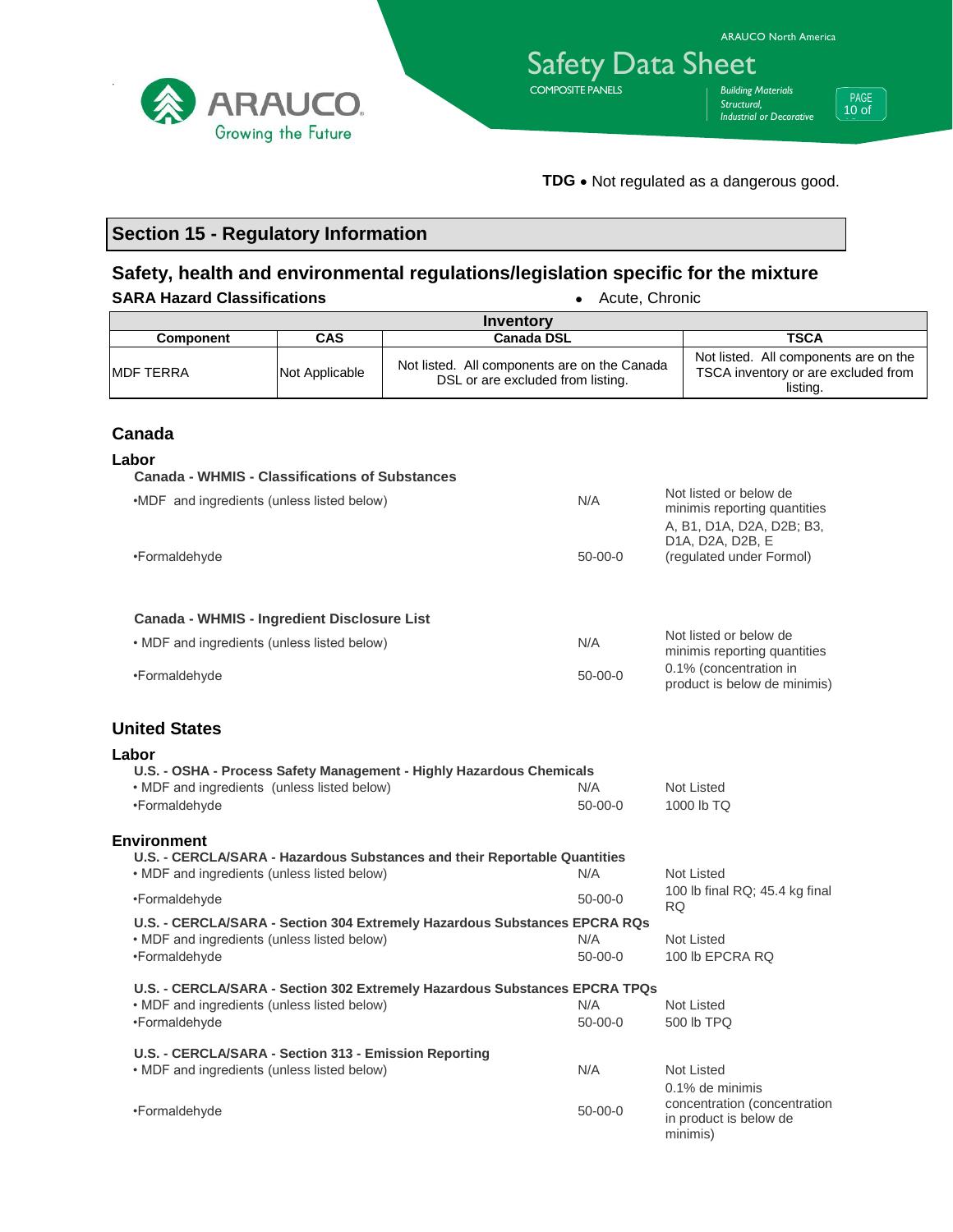

Safety Data Sheet COMPOSITE PANELS *Building Materials*

*Structural, Industrial or Decorative*



#### **United States - California**

#### **Environment**

| U.S. - California - Proposition 65 - Carcinogens List<br>• MDF and ingredients (unless listed below) | N/A       | Not Listed                                 |
|------------------------------------------------------------------------------------------------------|-----------|--------------------------------------------|
| •Formaldehyde                                                                                        | $50-00-0$ | carcinogen, initial date<br>$1/1/88$ (gas) |
| •Wood dust as Wood dust, all soft and hard woods                                                     | N/A       | carcinogen, initial date<br>12/18/09       |

#### **Section 16 - Other Information**

| <b>Classification method</b><br>for mixtures | • Cut-off values/concentration limits of ingredients.                                                                                                                                                                                                                                                                                                                                                                                                                               |  |  |
|----------------------------------------------|-------------------------------------------------------------------------------------------------------------------------------------------------------------------------------------------------------------------------------------------------------------------------------------------------------------------------------------------------------------------------------------------------------------------------------------------------------------------------------------|--|--|
| <b>Last Revision Date</b>                    | • February 7, 2014                                                                                                                                                                                                                                                                                                                                                                                                                                                                  |  |  |
| <b>Preparation Date</b>                      | • June 1, 2015                                                                                                                                                                                                                                                                                                                                                                                                                                                                      |  |  |
| <b>Disclaimer/Statement</b><br>of Liability  | • The information contained in this Safety Data Sheet is based on the<br>experience of occupational health and safety professionals and comes<br>from sources believed to be accurate or otherwise technically correct. It is<br>the user's responsibility to determine if the product is suitable for its<br>proposed application(s) and to follow necessary safety precautions. The<br>user has the responsibility to make sure that this sheet is the most up-to-<br>date issue. |  |  |
|                                              | • Arauco North America is a trade name used by Flakeboard Company<br>Limited, Flakeboard America Limited, Arauco Panels USA LLC, and other<br>North America affiliates, each of which is an independent company and is<br>not liable or responsible for acts or obligations of its affiliates.                                                                                                                                                                                      |  |  |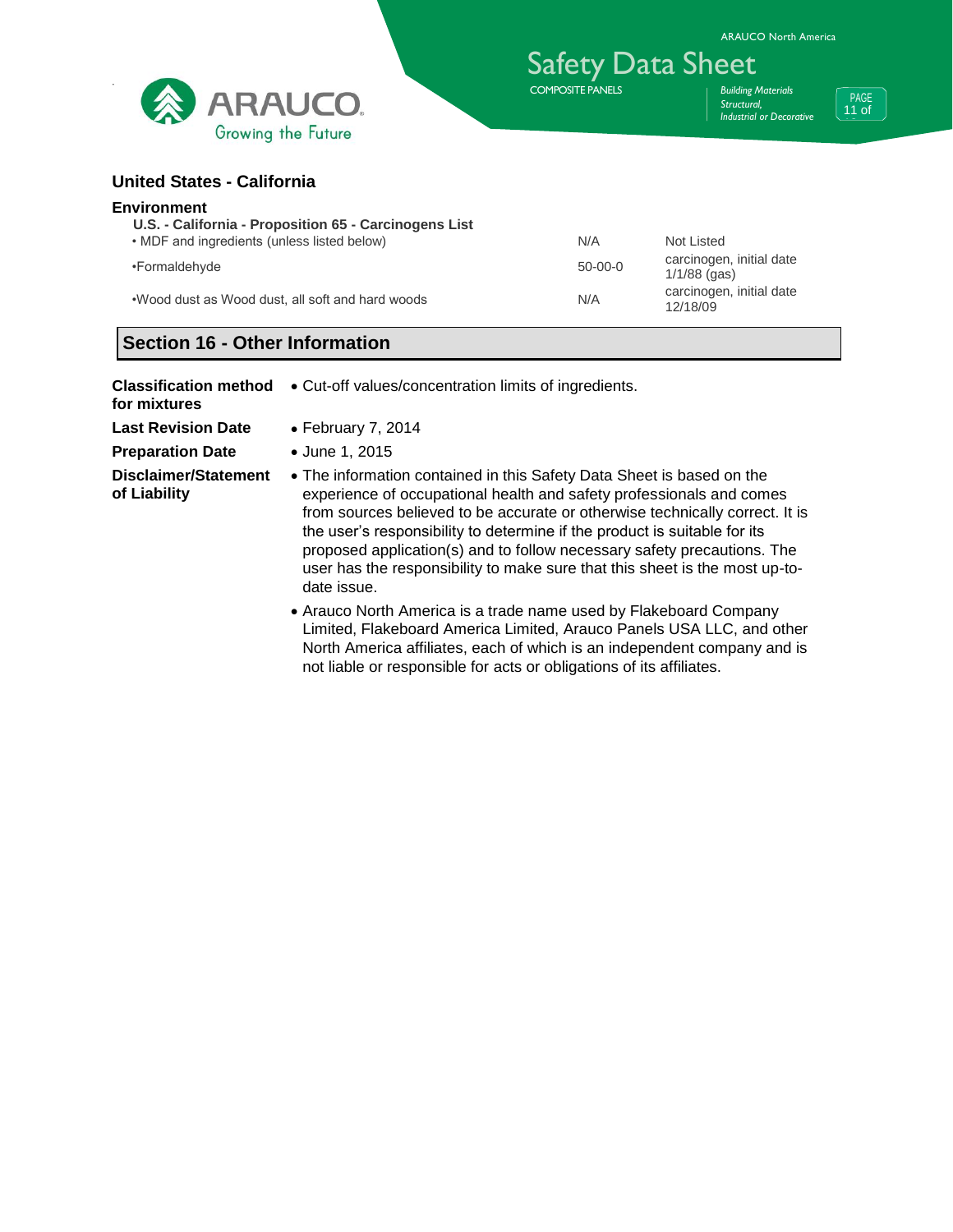

ARAUCO North America

# Safety Data Sheet

COMPOSITE PANELS *Building Materials*

*Structural, Industrial or Decorative*

PAGE 12 of 13

## **GHS Product Hazard Label**

#### **MDF**

According to OSHA 29 CFR 1910.1200 HCS



This product is generally an article but is regulated under OSHA for the release of wood dust during mechanical operations releasing dust. No adverse health effects are expected if the product is handled in accordance with the product label and the product Safety Data Sheet. Symptoms or effects that may arise if the product is mishandled and overexposure occurs include:

Causes skin irritation.

May cause an allergic skin reaction.

Causes eye irritation.

May cause respiratory irritation.

May cause allergy or asthma symptoms or breathing difficulties if inhaled.

May cause cancer via inhalation of respirable dusts.

May form combustible dust concentrations in air.

Obtain special instructions before use.

Do not handle until all safety precautions have been read and understood.

Do not breathe dust.

In case of inadequate ventilation wear respiratory protection.

Wash thoroughly after handling.

Do not eat, drink or smoke when using this product.

Use only outdoors or in a well-ventilated area.

Wear protective gloves/protective clothing/eye protection/face protection.

IF ON SKIN: Wash with plenty of soap and water.

If skin irritation or rash occurs: Get medical advice/attention.

IF IN EYES: Rinse cautiously with water for several minutes. Remove contact lenses, if present and easy to do. Continue rinsing.

If eye irritation persists: Get medical advice/attention.

IF INHALED: If breathing is difficult, remove victim to fresh air and keep at rest in a position comfortable for breathing. If experiencing respiratory symptoms: Call a POISON CENTER or doctor/physician.

IF exposed or concerned: Get medical advice/attention.

Store away from water and sources of ignition. It is recommended to store the product in an area with relative humidity and temperature that approximates end use conditions. Dispose of content and/or container in accordance with local, regional, national, and/or international regulations.

> ARAUCO North America, 5901-B Peachtree Dunwoody Rd NE, Suite 500 Atlanta, GA 30328 General Information: 800-261-4890